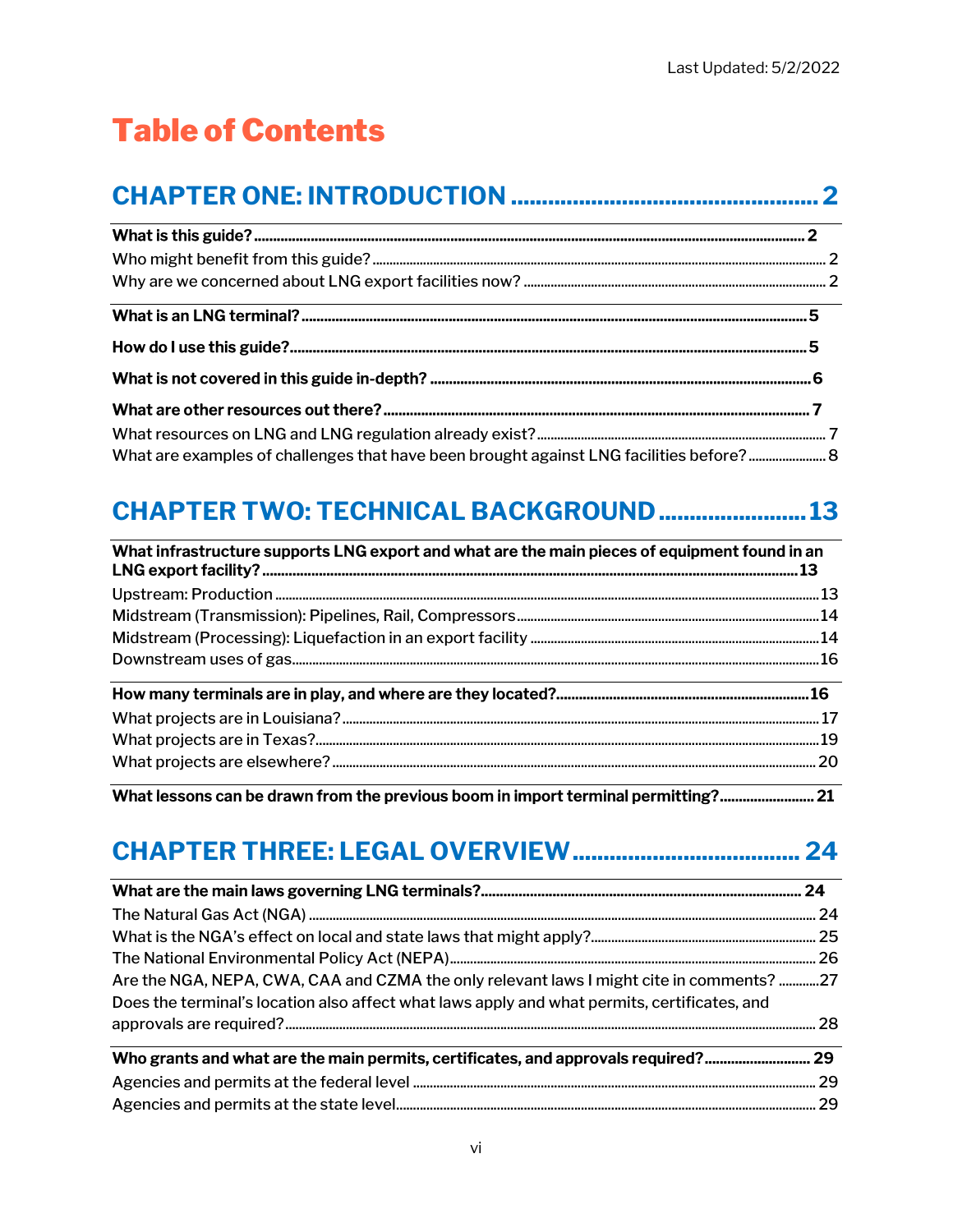#### What sort of experts might be helpful in challenging an LNG project? .................................................. 36

## CHAPTER FOUR: FEDERAL FERC APPROVALS .................. 39

| What does the National Environmental Policy Act's environmental review require? 50     |  |
|----------------------------------------------------------------------------------------|--|
|                                                                                        |  |
|                                                                                        |  |
| What types of impacts to human and natural resources must be considered under NEPA? 57 |  |
|                                                                                        |  |
|                                                                                        |  |
| Which federal agencies consult with FERC during the environmental review process? 62   |  |

#### Step-by-step, how does FERC satisfy its NGA and NEPA requirements and review LNG terminal applications? .......................................................................................................................................................... 66

Are there reforms at FERC on the horizon relevant to LNG terminals? ............................................................ 65

| What environmental information does the applicant need to provide during the pre-filing                |  |
|--------------------------------------------------------------------------------------------------------|--|
|                                                                                                        |  |
|                                                                                                        |  |
|                                                                                                        |  |
| What happens during the "scoping comments" period, i.e., the first major comment deadline for a        |  |
|                                                                                                        |  |
|                                                                                                        |  |
|                                                                                                        |  |
| Do cooperating agencies review a preliminary version of the draft EIS before it is released for public |  |
|                                                                                                        |  |
|                                                                                                        |  |
|                                                                                                        |  |
|                                                                                                        |  |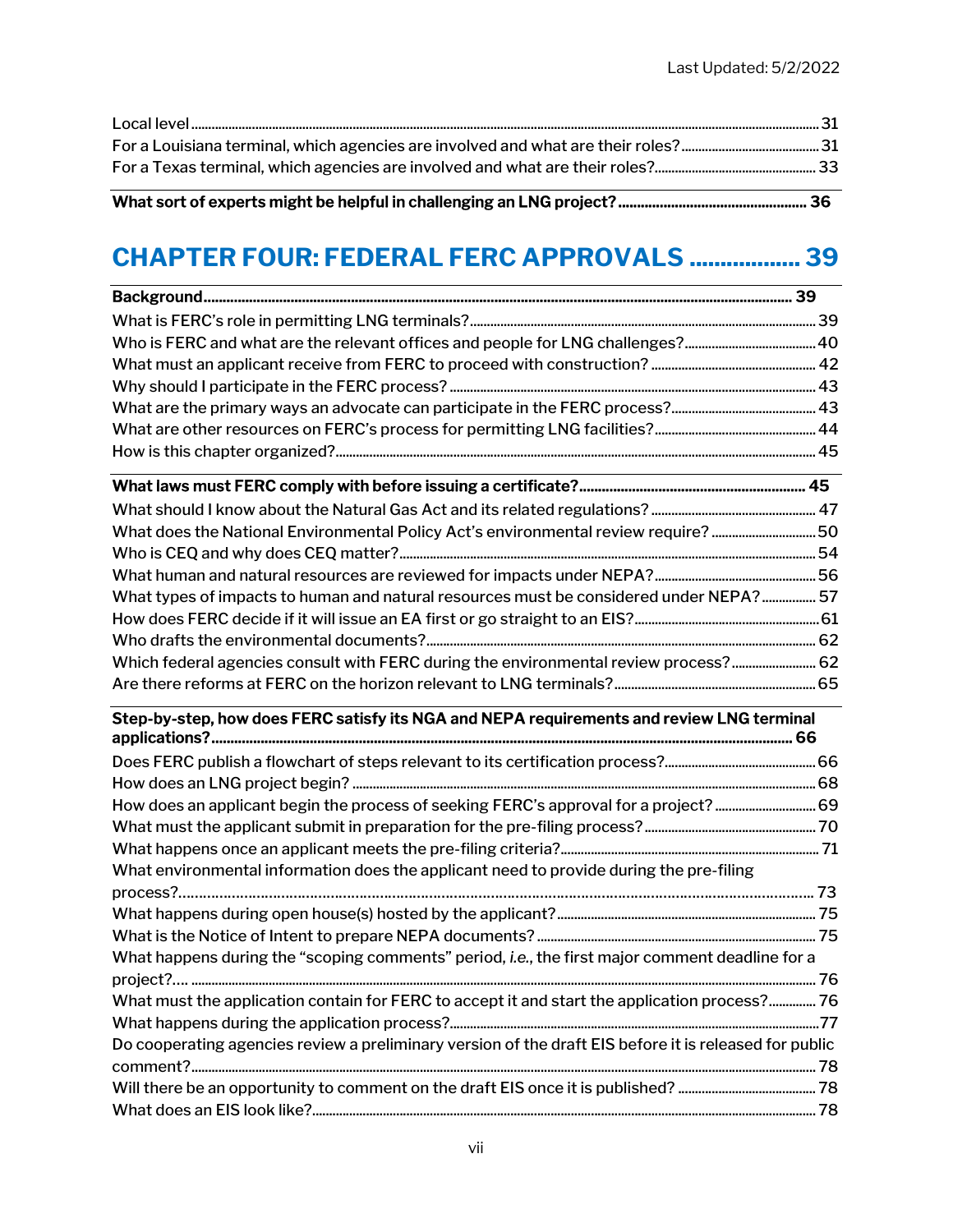| What are the opportunities for public engagement during the certification process, and how |  |
|--------------------------------------------------------------------------------------------|--|
|                                                                                            |  |
|                                                                                            |  |
|                                                                                            |  |
|                                                                                            |  |
|                                                                                            |  |
| Might FERC decide that a supplemental environmental document (an EA or EIS) is needed? 81  |  |
|                                                                                            |  |
|                                                                                            |  |

| $\mathbf{r}$ , $\mathbf{r}$ , $\mathbf{r}$ , $\mathbf{r}$ , $\mathbf{r}$ , $\mathbf{r}$ , $\mathbf{r}$ , $\mathbf{r}$ , $\mathbf{r}$ , $\mathbf{r}$ , $\mathbf{r}$ , $\mathbf{r}$ , $\mathbf{r}$ , $\mathbf{r}$ , $\mathbf{r}$ , $\mathbf{r}$ , $\mathbf{r}$ , $\mathbf{r}$ , $\mathbf{r}$ , $\mathbf{r}$ , |  |
|-------------------------------------------------------------------------------------------------------------------------------------------------------------------------------------------------------------------------------------------------------------------------------------------------------------|--|

Where can I find examples of comments filed with FERC against LNG terminals? ...........................123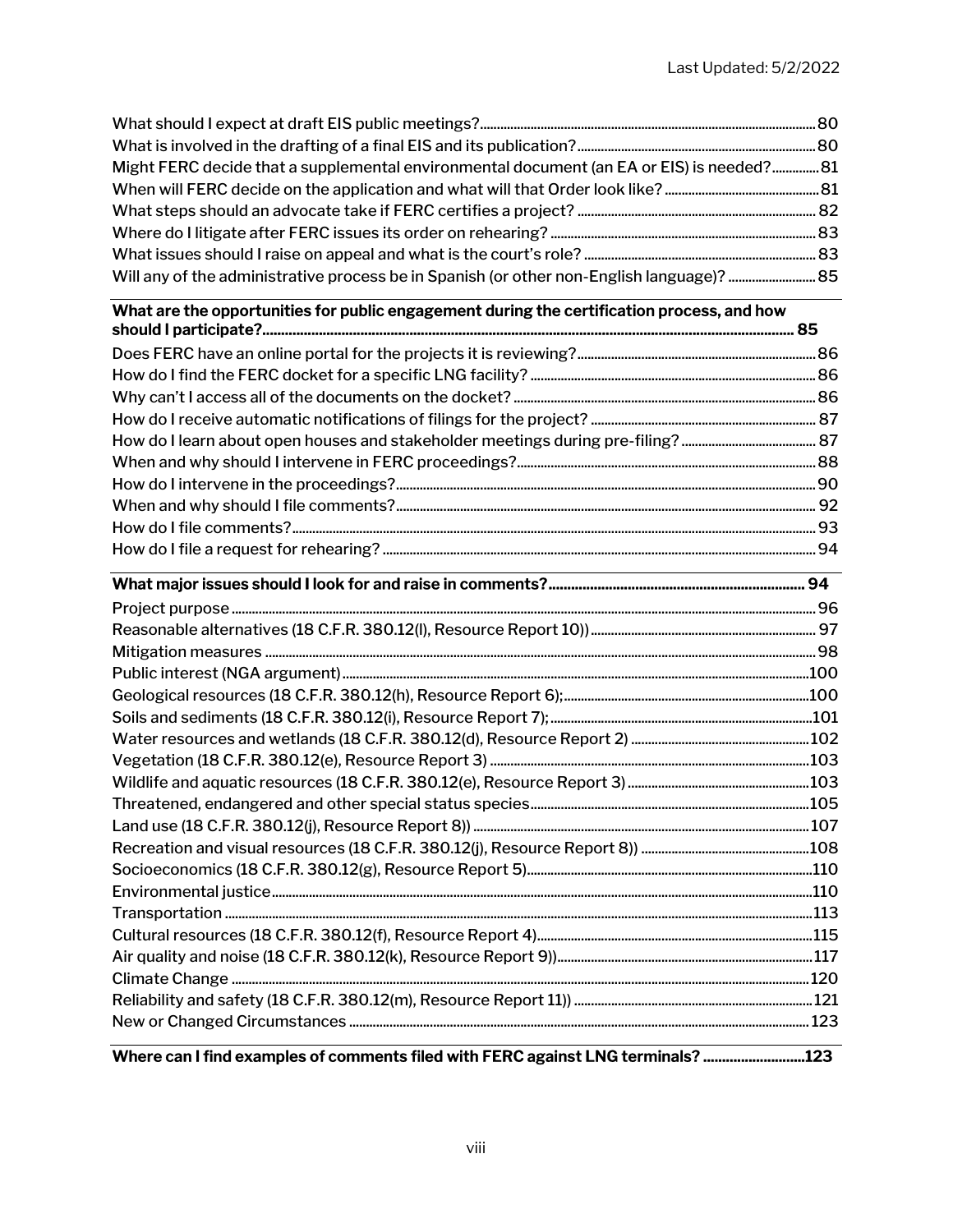## CHAPTER FIVE: FEDERAL DOE AUTHORIZATION ............. 127

| Who is DOE and what are the relevant offices involved in authorizing LNG exports?128                                  |  |
|-----------------------------------------------------------------------------------------------------------------------|--|
| What must an applicant receive from DOE before proceeding with construction?129                                       |  |
|                                                                                                                       |  |
|                                                                                                                       |  |
|                                                                                                                       |  |
|                                                                                                                       |  |
| <u> 1980 - Johann Stoff, deutscher Stoff, der Stoff, der Stoff, der Stoff, der Stoff, der Stoff, der Stoff, der S</u> |  |
| What does the Natural Gas Act require of DOE when reviewing import and export applications?133                        |  |
|                                                                                                                       |  |
|                                                                                                                       |  |
| Other than the NGA and NEPA, what other orders or regulations are relevant for DOE's review of                        |  |
|                                                                                                                       |  |
|                                                                                                                       |  |
|                                                                                                                       |  |
| Step-by-step, how does DOE satisfy its responsibilities and how do I participate? 138                                 |  |
|                                                                                                                       |  |
|                                                                                                                       |  |
|                                                                                                                       |  |
|                                                                                                                       |  |
|                                                                                                                       |  |
|                                                                                                                       |  |
|                                                                                                                       |  |
|                                                                                                                       |  |
|                                                                                                                       |  |
| What's the deadline to request that DOE conduct a conference, oral presentation, or trial-type                        |  |
| proceeding as part of its review process, and what should that request include?143                                    |  |
| How likely is it that DOE grants additional procedures, and if it does, what should I expect? 144                     |  |
|                                                                                                                       |  |
|                                                                                                                       |  |
| What are some issues I can raise and what are example motions, comments from previous                                 |  |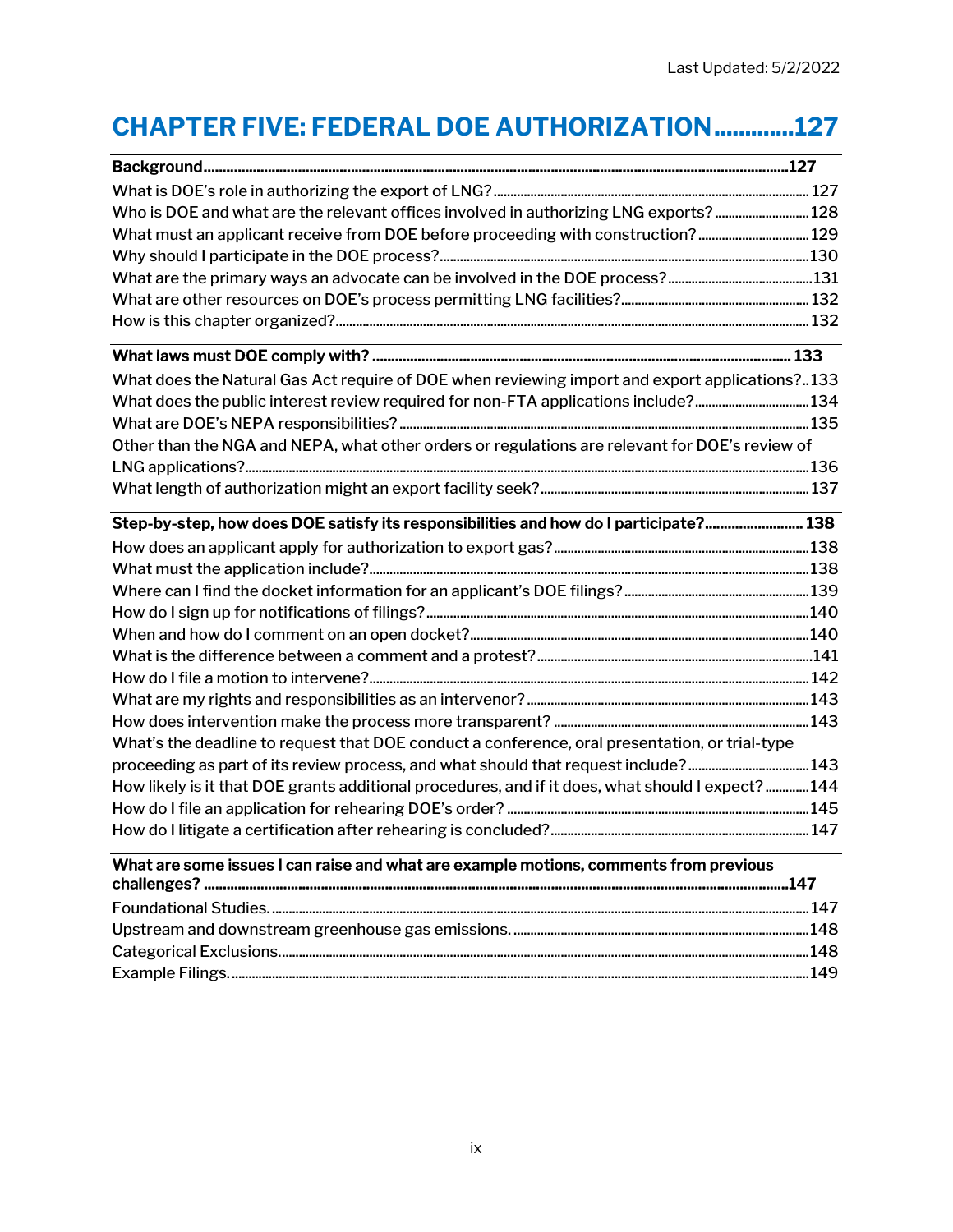### CHAPTER SIX: THE ARMY CORPS OF ENGINEERS' PERMITS AND DECISIONS ......................................................... 152

| What are ways an advocate can get involved in challenges to 404 and section 10 permits?155           |  |
|------------------------------------------------------------------------------------------------------|--|
|                                                                                                      |  |
|                                                                                                      |  |
|                                                                                                      |  |
|                                                                                                      |  |
|                                                                                                      |  |
| How does the Corps determine which aquatic resources are jurisdictional and important? 162           |  |
|                                                                                                      |  |
|                                                                                                      |  |
| What is involved in the Corps' public interest review, and how does it make a 404 challenge a        |  |
|                                                                                                      |  |
|                                                                                                      |  |
| What other laws must be followed or permits that are needed before a 404 permit issues? 171          |  |
| What are some ways that I can use the Guidelines and public interest review as a basis for a Section |  |
|                                                                                                      |  |
| What are some specific things I could point out as violations of the Guidelines?173                  |  |
| This all seems complicated; when should I retain an expert, and what should that expert know         |  |
|                                                                                                      |  |
|                                                                                                      |  |
| Has the government published a flowchart showing the Corps' process of issuing a 404 permit? 186     |  |
| How do I know if the Corps' jurisdictional determination process and permitting process has          |  |
|                                                                                                      |  |
| 190                                                                                                  |  |
| What should I know about the threshold jurisdictional determination, and is there a role for an      |  |
|                                                                                                      |  |
| For the actual permitting process, what will the applicant and Corps have done before public notice  |  |
|                                                                                                      |  |
| How long after the application is submitted will the public receive notice of the application?197    |  |
|                                                                                                      |  |
|                                                                                                      |  |
|                                                                                                      |  |
|                                                                                                      |  |
|                                                                                                      |  |
| What information should be publicly available that I can use on in pulling together comments? 203    |  |
|                                                                                                      |  |
|                                                                                                      |  |
|                                                                                                      |  |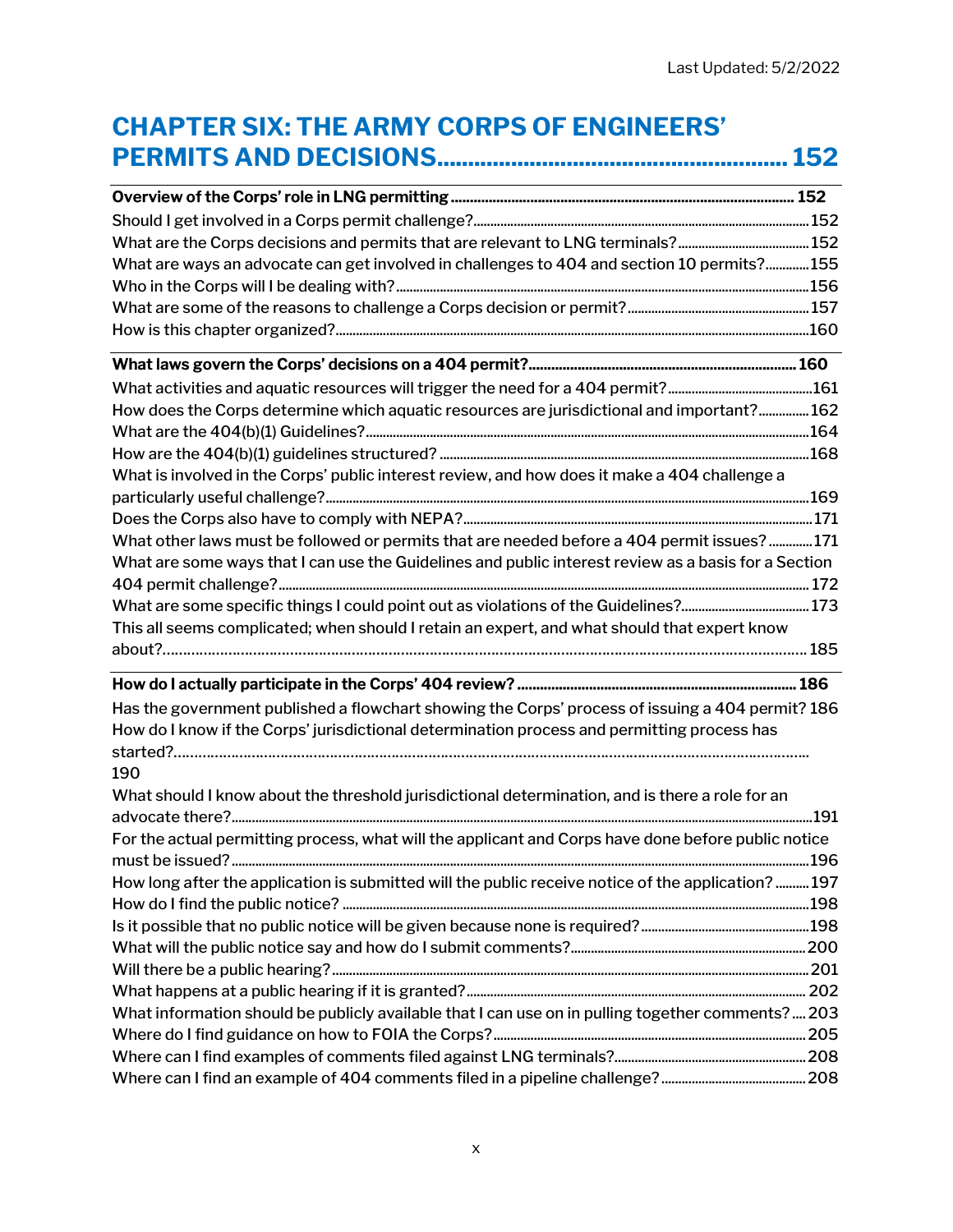| How can EPA's discretionary 404(q) role be leveraged in a 404, 103 or 10 challenge?208 |  |
|----------------------------------------------------------------------------------------|--|
|                                                                                        |  |
|                                                                                        |  |
|                                                                                        |  |
|                                                                                        |  |

| If a 404 permit issues, do I need to administratively appeal before going to federal court? 215 |  |
|-------------------------------------------------------------------------------------------------|--|
|                                                                                                 |  |
|                                                                                                 |  |
|                                                                                                 |  |
|                                                                                                 |  |
|                                                                                                 |  |

#### What should I know about the Section 10 Rivers and Harbors Permit for activities in navigable waters? ................................................................................................................................................................... 221

| I'm new to Section 10 permits, what are these permits and the Rivers & Harbors Act in general |  |
|-----------------------------------------------------------------------------------------------|--|
|                                                                                               |  |
|                                                                                               |  |
|                                                                                               |  |

#### CHAPTER SEVEN: CLEAN WATER ACT SECTION 401 STATE WATER QUALITY CERTIFICATIONS ....................... 225

#### What are the applicant and the state's responsibilities to comply with federal law on Section 401 WQCs? ................................................................................................................................................................... 230

| 230 What are the water quality standards that a state certifies (or waives) compliance with?  230   |  |
|-----------------------------------------------------------------------------------------------------|--|
|                                                                                                     |  |
|                                                                                                     |  |
|                                                                                                     |  |
|                                                                                                     |  |
|                                                                                                     |  |
| What happens if the state fails to act within a one-year period or otherwise waives its rights? 235 |  |

| What are state-specific rules on WQCs for LNG projects in Texas and Louisiana?236 |  |
|-----------------------------------------------------------------------------------|--|
|                                                                                   |  |
|                                                                                   |  |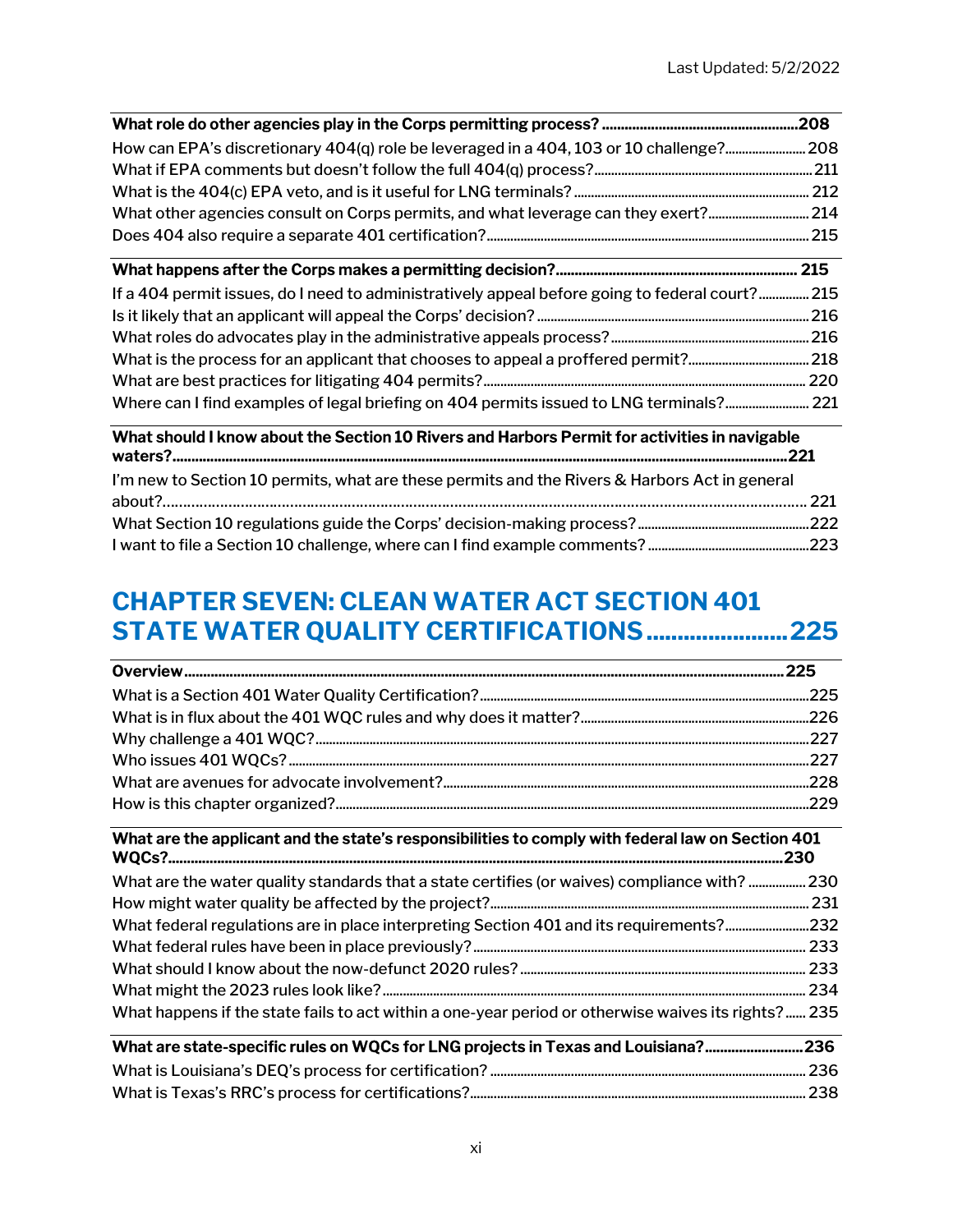| Is there a "reasonable assurance" that the project with comply with the state's antidegradation     |  |
|-----------------------------------------------------------------------------------------------------|--|
|                                                                                                     |  |
| Is there a "reasonable assurance" that the narrative and numeric criteria will not be violated? 242 |  |
|                                                                                                     |  |
| Is there a potential that the federal agency granting the permit or license will act before the     |  |
|                                                                                                     |  |
|                                                                                                     |  |

### CHAPTER EIGHT: CLEAN AIR ACT PERMITTING .............. 245

| <u> 1980 - Johann Stein, marwolaethau a bhann an t-Amhainn an t-Amhainn an t-Amhainn an t-Amhainn an t-Amhainn a</u>   |  |
|------------------------------------------------------------------------------------------------------------------------|--|
|                                                                                                                        |  |
|                                                                                                                        |  |
| How do I know when a major NSR permit application has been submitted for a proposed LNG export                         |  |
|                                                                                                                        |  |
| Will I have an opportunity to comment on a proposed plant's major NSR permit application? 251                          |  |
|                                                                                                                        |  |
| How much time does a permitting authority have to act on a major NSR permit application? 254                           |  |
| How do I know when a draft major NSR permit is available for public comment? 254                                       |  |
| How much time will I have to comment on a draft major NSR permit? Can I get an extension? 256                          |  |
|                                                                                                                        |  |
| What are the key issues I should cover in my comments on a draft major NSR permit? 259                                 |  |
|                                                                                                                        |  |
| What are my legal options if the permitting authority rejects my comments on a draft major NSR                         |  |
|                                                                                                                        |  |
| What authority does EPA have to prevent a state with a SIP-approved major NSR permit program                           |  |
|                                                                                                                        |  |
| <u> 1989 - Johann Stoff, deutscher Stoffen und der Stoffen und der Stoffen und der Stoffen und der Stoffen und der</u> |  |
|                                                                                                                        |  |
|                                                                                                                        |  |
|                                                                                                                        |  |
|                                                                                                                        |  |
|                                                                                                                        |  |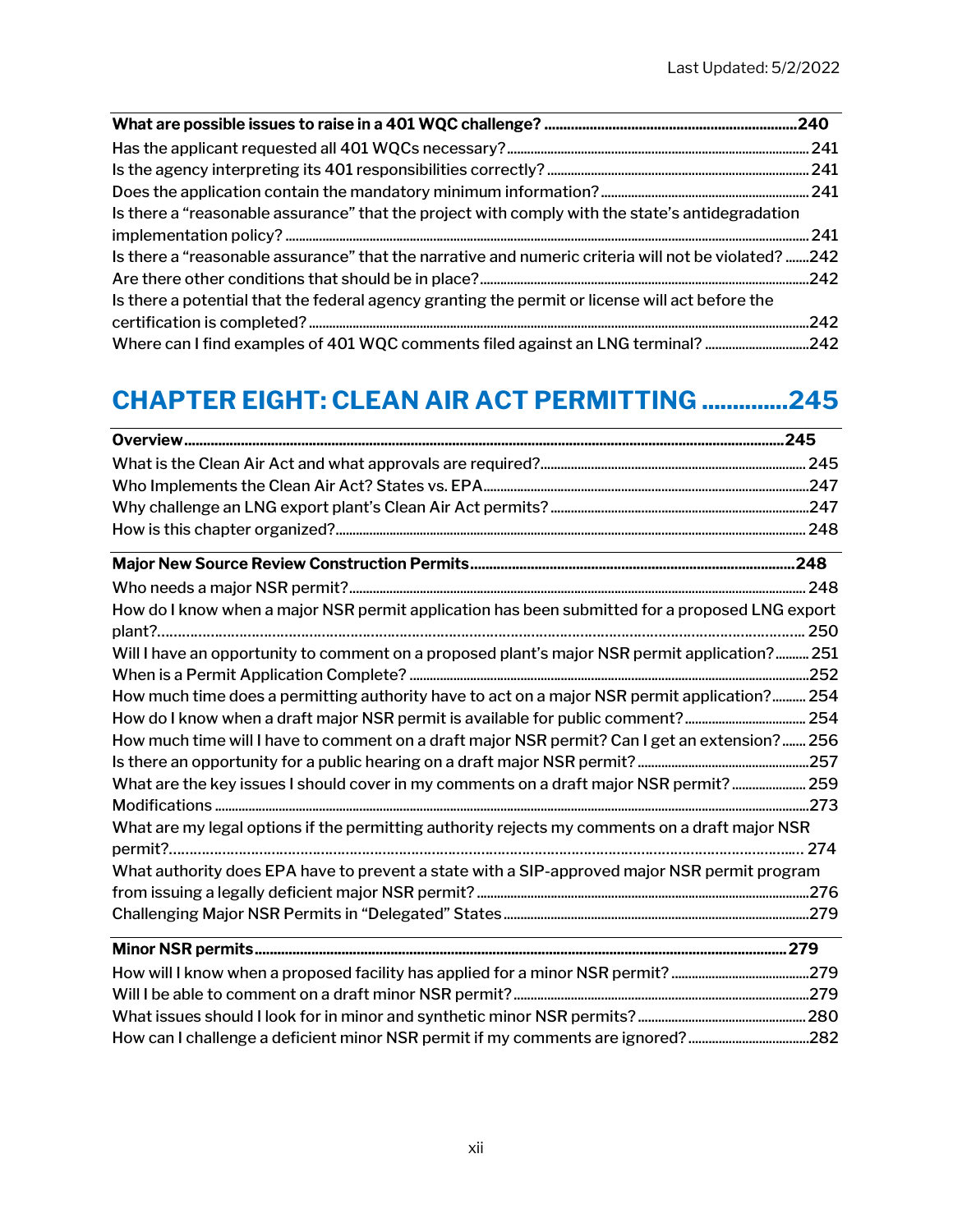| Does a new facility subject to Title V have to obtain a Title V permit prior to construction?  288<br>What opportunity is there to comment on a draft permit? Is the permitting authority required to<br><u> 1989 - Johann John Stein, mars et al. (b. 1989)</u> |  |
|------------------------------------------------------------------------------------------------------------------------------------------------------------------------------------------------------------------------------------------------------------------|--|
|                                                                                                                                                                                                                                                                  |  |
|                                                                                                                                                                                                                                                                  |  |
|                                                                                                                                                                                                                                                                  |  |
|                                                                                                                                                                                                                                                                  |  |
|                                                                                                                                                                                                                                                                  |  |
|                                                                                                                                                                                                                                                                  |  |
|                                                                                                                                                                                                                                                                  |  |
|                                                                                                                                                                                                                                                                  |  |
|                                                                                                                                                                                                                                                                  |  |
|                                                                                                                                                                                                                                                                  |  |
|                                                                                                                                                                                                                                                                  |  |
|                                                                                                                                                                                                                                                                  |  |
|                                                                                                                                                                                                                                                                  |  |
|                                                                                                                                                                                                                                                                  |  |
|                                                                                                                                                                                                                                                                  |  |
|                                                                                                                                                                                                                                                                  |  |
|                                                                                                                                                                                                                                                                  |  |
|                                                                                                                                                                                                                                                                  |  |
|                                                                                                                                                                                                                                                                  |  |
|                                                                                                                                                                                                                                                                  |  |
|                                                                                                                                                                                                                                                                  |  |
|                                                                                                                                                                                                                                                                  |  |
|                                                                                                                                                                                                                                                                  |  |

## **CHAPTER NINE: TAX ABATEMENTS ...................................303**

|                                                                                              | .306 |
|----------------------------------------------------------------------------------------------|------|
|                                                                                              |      |
|                                                                                              |      |
|                                                                                              |      |
| What is the timing for advocacy on an individual project and how do I find out about pending |      |
|                                                                                              |      |
|                                                                                              |      |
| Won't companies leave if they don't get the tax exemptions, causing localities to lose tax   |      |
|                                                                                              |      |